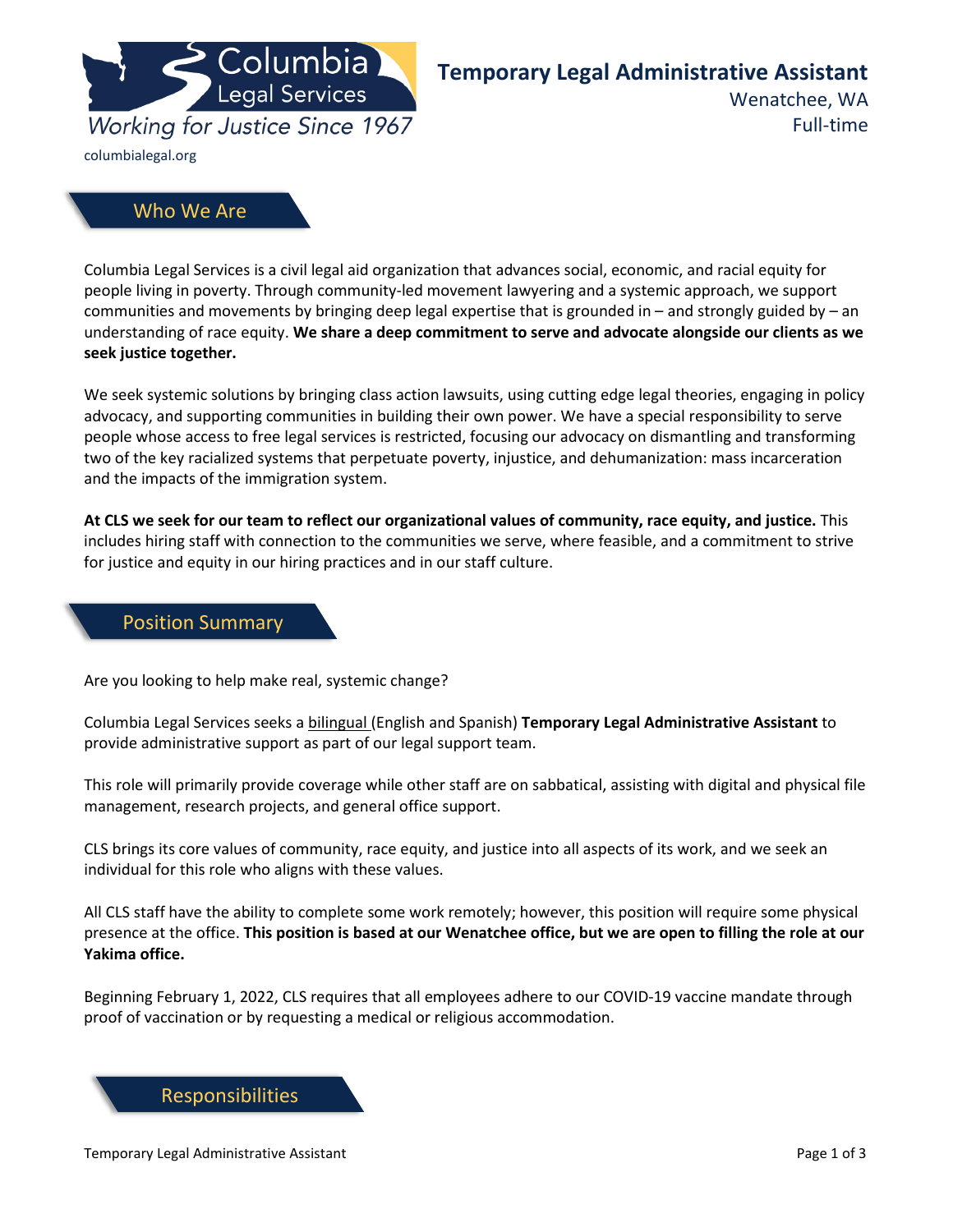- Digital and physical file management
- Assisting attorneys with development of materials for cases and hearings, including research and data analysis
- Administrative support including but not limited to scheduling, data entry, and drafting documents
- Client communications (verbal and written)
- Utilizing legal technology to support closing case files

This job description is not designed to contain a comprehensive listing of activities, duties or responsibilities that are required of the employee, and others may be assigned.

## Qualifications

- Excellent communication and interpersonal skills (oral and written) in both English and Spanish
- Comfort with and ability to quickly learn new technology
- Experience with Microsoft Office Suite including Word, Excel, and Office
- Experience conducting data analysis
- Experience conducting research, including strong internet research skills

### Preferred But Not Required:

- Customer service or administrative assistant experience
- Intermediate or higher skills in Microsoft Excel
- Working knowledge of and/or lived experience with immigrant farmworker communities

### Compensation

This Temp 1 role is a temporary, non-exempt, hourly position at 20-35 hours per week (full-time preferred between June 15 – September 15; willing to provide flexibility if needed). This position is currently expected to go through November 10, 2022, not to exceed 6 months total.

Compensation for this position is \$16 - \$21 per hour depending on experience, and it is not eligible for representation by Washington Legal Workers, our in-house labor union. We do not offer any paid benefits for this position, with the exception of one hour of paid sick leave for every 40 hours worked.

## To Apply

Send a resume in PDF format t[o careers@columbialegal.org.](mailto:careers@columbialegal.org) Please make **Temporary Administrative Assistant** your subject line. We accept and review applications on a rolling basis and will remove the position from our website once it is filled. If you need a reasonable accommodation for the application process, please contact the above email.

We are committed to an environment of mutual respect, collaboration, and equal opportunity for all employees, and strongly encourage applications from people of color, immigrants, people who have been affected by mass